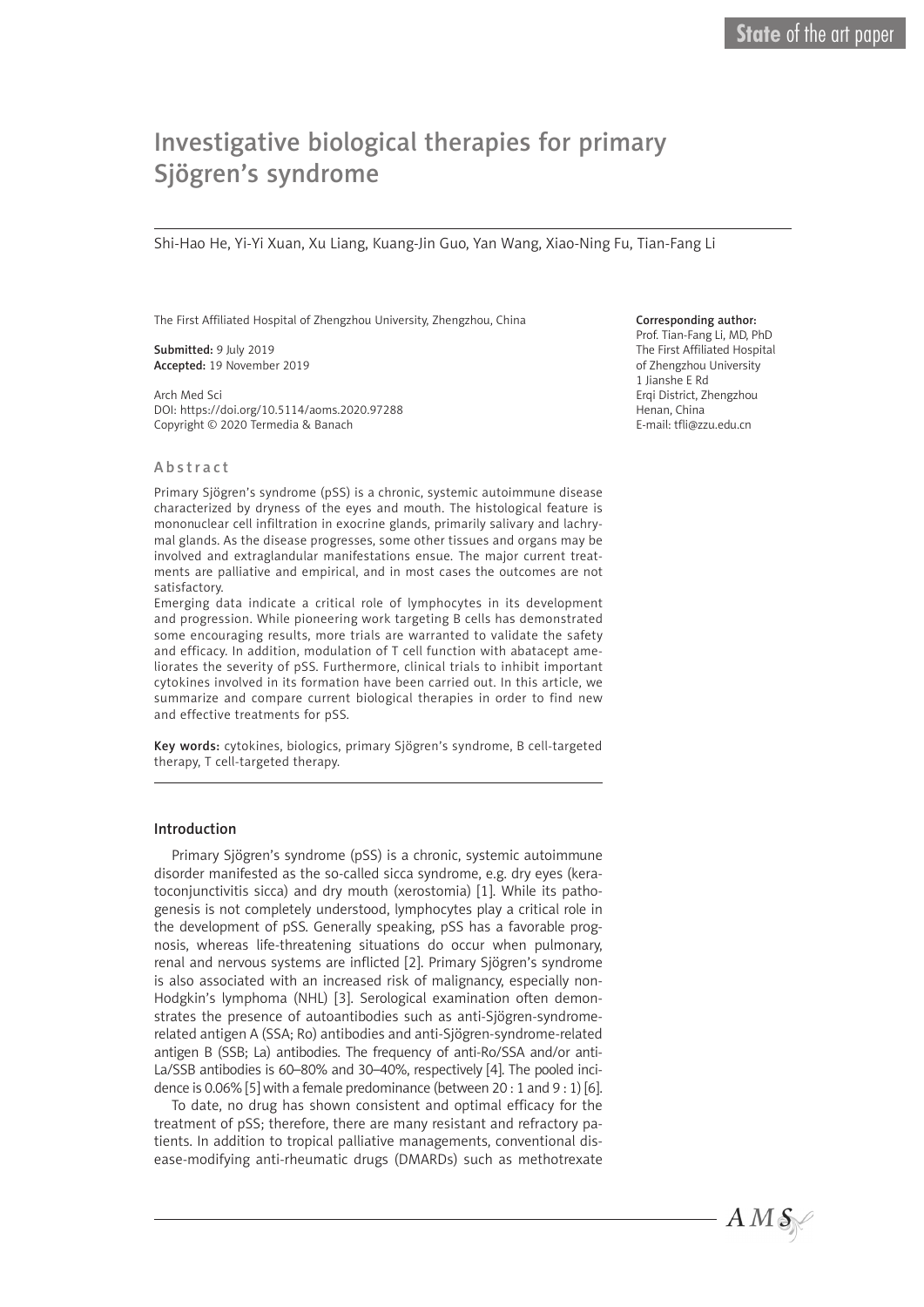(MTX) and anti-malarial drugs such as hydroxychloroquine (HCQ) are often used in patients with musculoskeletal inflammation. Severe cases with extraglandular involvement may be treated with glucocorticoids [7]. Of note, no randomized controlled trials (RCTs) have been performed to support the current treatments. As the applications of biological agents in rheumatoid arthritis (RA) and systemic lupus erythematosus (SLE) have shown impressive outcomes, it is reasonable to postulate that these agents, especially those targeting lymphocytes, may improve the efficacy for resistant and refractory patients. In this review, we summarize the currently available biological agents for pSS and explore the possible use of some novel treatments.

## Material and methods

We performed a comprehensive literature search for relevant articles using PubMed and the following MeSH terms: "Sjögren's syndrome", "biologic therapies", "T cell targeted therapy", "B cell targeted therapy", "abatacept", "baminercept", "belimumab", "rituximab" and "epratuzumab". We only selected English publications and included randomized controlled trials, observational studies, clinical trials and case reports. Reference lists of relevant articles were reviewed as well. The search was performed with no date limits and last updated on May 2019. We also searched for the relevant ongoing clinical trials in ClinicalTrials.gov.

#### Pathogenesis

The pathogenesis of pSS is not completely understood. The etiology is multifaceted with the involvement of genetic, epigenetic and environmental factors [8]. While both B cells and T cells play a pivotal role in its initiation and progression, their roles differ at different stages of pSS. Some cytokines including B-cell activating factor (BAFF), tumor necrosis factor alpha (TNF-α), interleukin-1

(IL-1) and IL-6 are also involved in these processes [9]. Collectively, these elements cause the formation of pSS (Figure 1), and novel therapeutic targets may be generated based on in-depth understanding of these mechanisms.

## T cells in the pathogenesis of primary Sjögren's syndrome

T cells are the dominating components of lymphocyte infiltration in exocrine glands of pSS patients and a major player in the initiation or early stage of disease development [10]. Since most T cells in glandular infiltrates of pSS patients are CD4+ cells [11], we focus on this set of T helper (Th) cells. After aberrant activation by multiple factors, CD4<sup>+</sup> Th cells differentiate into a variety of subsets and participate in pSS pathogenesis and development by regulating different autoimmune processes.

Previous studies have demonstrated an imbalanced ratio of Th1 and Th2 cells with a Th1 predominance in pSS. Th1 cells are primary secretors of interferon gamma (IFN-γ), a type II interferon able to incite pSS formation [9]. Th17 cells have a profound role in the structure and function of epithelial cells, the formation of ectopic germinal centers (EGCs) and pathogenesis of pSS by producing the proinflammation cytokine IL-17. Several lines of evidence suggest that in addition to Th17 cells, several other subsets of T cells, such as the CD4– CD8– double negative T cells, can also produce IL-17. Collectively, these cells are referred to as "IL-17-producing T cells" and targeting these cells may help the development of new treatments for pSS [12]. However, the role of regulatory T (Treg) cells in pSS still remains elusive. A recent study revealed the existence of a subset of salivary-gland-protective Treg cells in male non-obese diabetic (NOD) mice, and these cells protected salivary glands from



Figure 1. The initiation and pathogenesis of primary Sjögren's syndrome (pSS). Auto-reactive lymphocytes, including T cells and B cells, arise when environmental factors such as viruses and hormone imbalance act on genetically susceptible individuals. T cells and B cells play different roles in the commencement and maintenance of pSS. The interaction between T cells and B cells is also crucial in the process of autoimmunity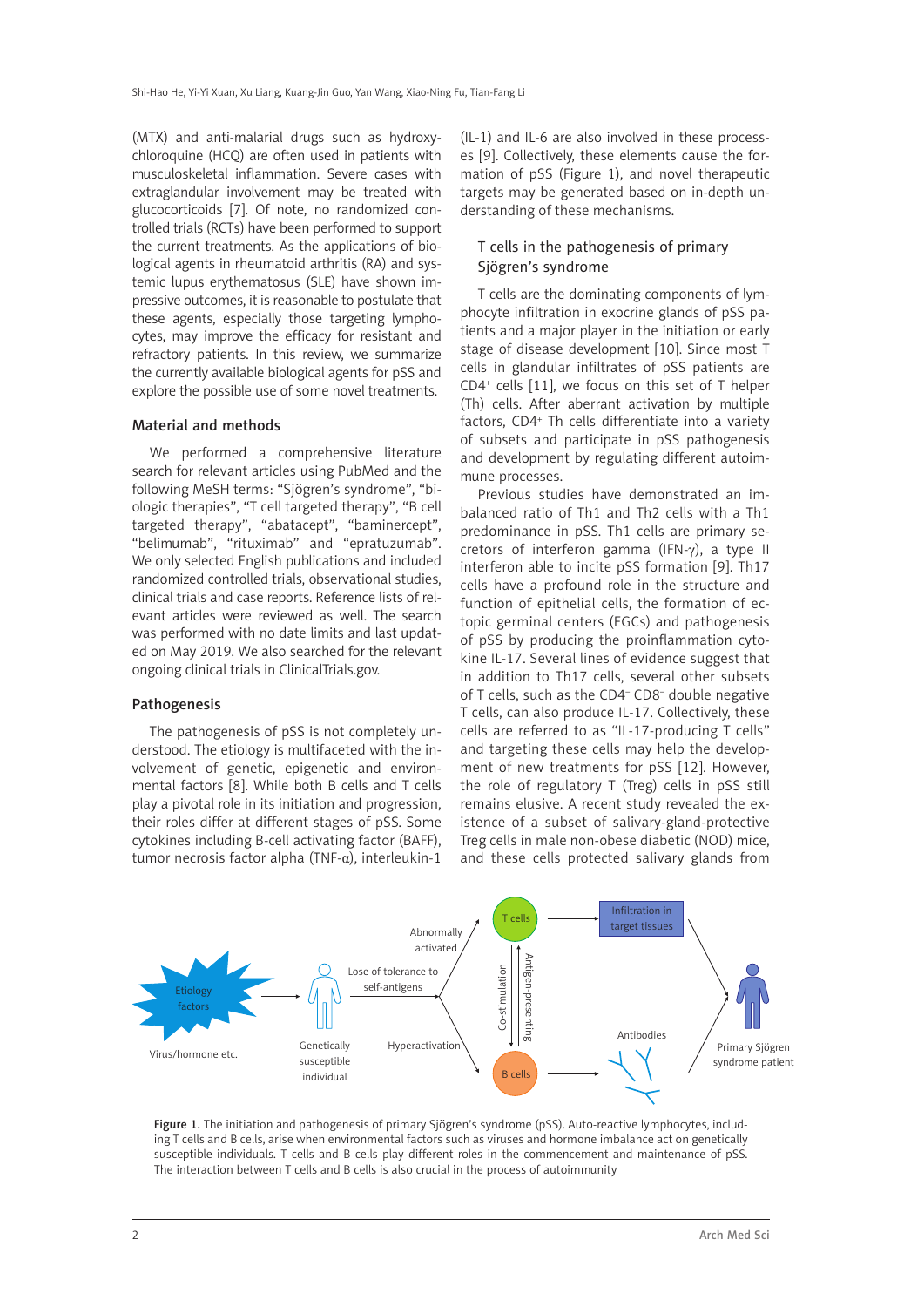damage by autoimmune responses. Interestingly, this subset of Treg cells was not detected in female NOD mice [13]. These observations may partially explain the female predisposition to pSS and the immunosuppressive effect of Treg cells in autoimmunity. Another subset of T cells, i.e. T follicular helper (Tfh) cells, also referred to as B cell helper T cells, coordinates T and B cell crosstalk during pSS development. Tfh cells promote T cell-dependent B cell responses by secreting IL-21, a crucial cytokine causing B cell activation and differentiation into plasma cells [12].

## B cells in primary Sjögren's syndrome

The role of B cells becomes predominant in the advanced stage of pSS [14]. B cells participate in autoimmune responses via several mechanisms: producing various cytokines, presenting antigens and generating autoantibodies [8].

B cell hyperactivity is a key mechanism underlying pSS pathogenesis as evidenced by characteristic immunological features such as serum polyclonal hyper-gammaglobulinemia, positivity for multiple autoantibodies, the formation of EGCs and the potential of lymphoma development. Previous studies have shown that the numbers of CD27+ memory B cells are decreased in peripheral blood because they aggregate in inflamed salivary gland tissues in pSS patients. The accumulation of CD27+ memory B cells in salivary glands may be induced by some chemokines such as CXCR5 and CXCR4, and these cells may play

a role in the formation of EGCs [15]. In contrast, CD27-negative B cells are significantly increased in peripheral blood from pSS patients. These cells may be precursors of the autoantibody-secreting cells and may be responsible for the susceptibility to lymphoma in pSS patients [15]. A novel subset of CD21<sup>-/low</sup> B cells is expanded in peripheral blood of pSS patients. As CD21 plays a central role in antigen recognition with the B cell receptor (BCR) complex, the  $CD21^{-/low}$  B cells are anergic in response to BCR triggering. However, these cells can be activated by the Toll-like receptor (TLR) [16], suggesting a new mechanism for B cell hyperactivation in pSS.

BAFF is an important cytokine able to promote B cell proliferation, differentiation and survival [17]. However, excess BAFF may result in the accumulation of auto-reactive B cells [18]. BAFF is usually produced by monocytes, macrophages and dendritic cells in healthy people, while in pSS patients, T cells, B cells and even the salivary epithelial cells can also secrete BAFF [19]. The BAFF levels are elevated in both serum and salivary glands of pSS patients and may be correlated with the levels of autoantibodies such as anti-SSA/Ro, anti-SSB/ La antibodies and rheumatoid factor (RF) [20].

This review summarizes important and specific surface molecules in T cells and B cells, as well as critical cytokines produced by different cells. The biological agents developed on the basis of these cells and cytokines are represented in Figure 2.



Figure 2. Current targets for biologics in Sjögren's syndrome (pSS). It is reasonable to target key cytokines or specific surface molecules on T cells and B cells for pSS treatment. The biologics in boxes will be discussed in detail below. BAFF – B-cell activating factor, BAFF-R – BAFF receptor, TNF-α – tumor necrosis factor α, LTβR – lymphotoxin β receptor, IL-1 – interleukin 1, IL-6 – interleukin 6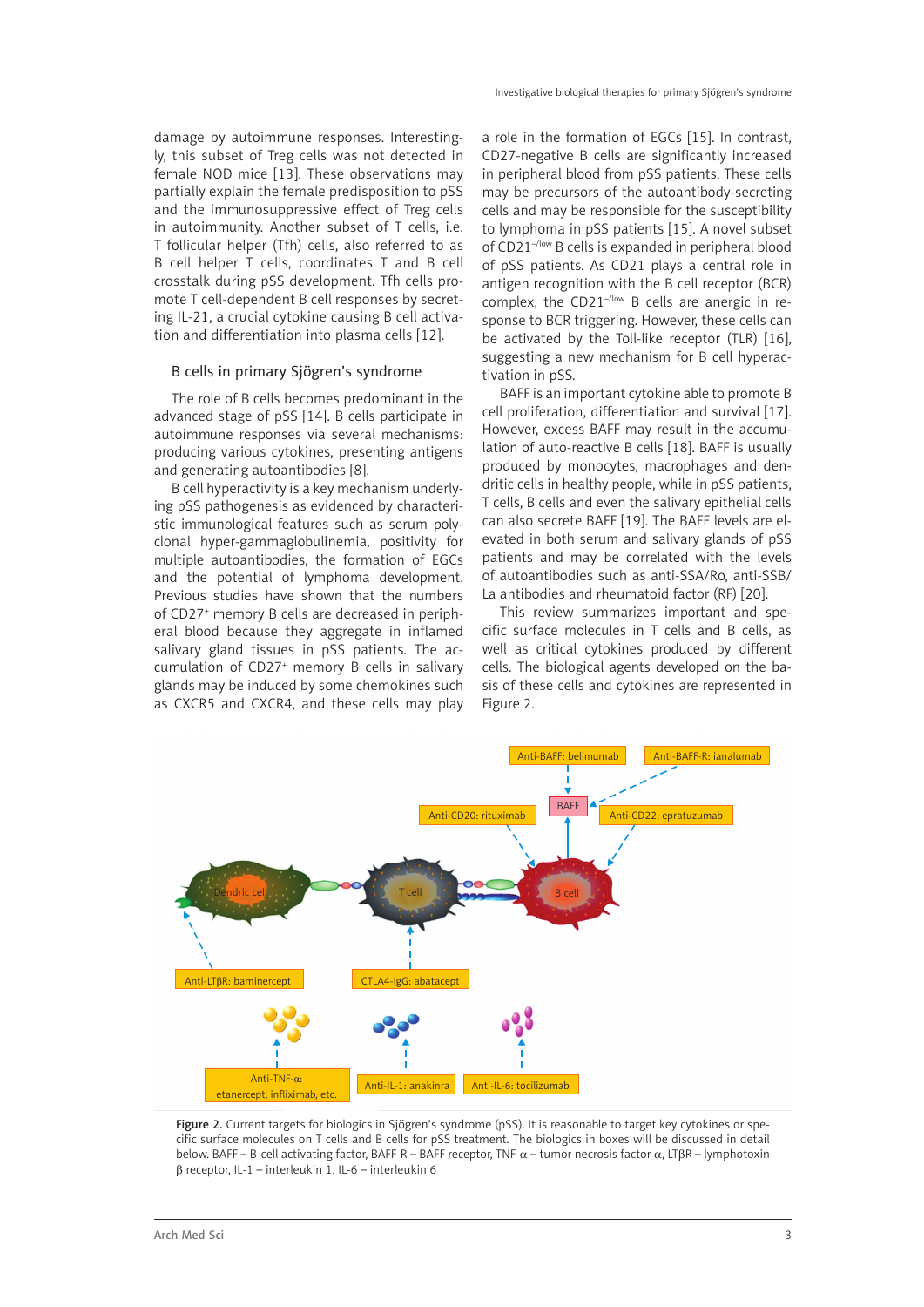#### T cell-targeted biologic therapies

Abatacept, a fusion molecule of IgG and CTLA-4, suppresses the functions of T lymphocytes by binding to CD80/86 molecules to block the interaction of T cells with B cells as well as other antigen-presenting cells [21]. There is a paucity of data about abatacept in pSS treatment. The first prospective open-label study to test its effects on pSS showed that it inhibited glandular inflammation and decreased the total number of lymphocytic foci, with a subsequent increase in saliva production [22]. Another open-label study to assess its efficacy and safety profile (the ASAP study) demonstrated that abatacept treatment was effective, safe and well tolerated for pSS patients. ESSDAI (EULAR Sjögren's Syndrome Disease Activity Index), ESSPRI (EULAR Sjögren's Syndrome Patient Reported Index), RF and IgG levels were all decreased significantly after abatacept treatment [23]. The histopathological changes in parotid gland tissue after abatacept treatment were also evaluated. The number of GCs (germinal centers)/mm2 at baseline was associated with abatacept response in terms of the glandular domain of ESSDAI. Although not statistically significant, there was a clear trend showing that abatacept decreased the GC numbers [24]. Also, Verstappen *et al*. reported that abatacept reduced the number of circulating Tfh cells and downregulated the expression of the activation marker ICOS on T cells, which might attenuate Tfh cell-dependent B cell hyperactivity. This finding provides a working mechanism through which Tfh cells participate in the pathogenesis of pSS [21]. Currently, there are two ongoing phase III RCTs comparing abatacept with placebo (NCT02067910 and NCT02915159) to assess its efficacy and safety for pSS patients, and the results are awaited with great interest.

Another T-cell targeted biologic drug, efalizumab, has been used to treat palmoplantar psoriasis. However, it has been withdrawn from the market since April of 2009 because of severe adverse effects including multifocal leukoencephalopathy.

#### B cell-targeted biologic therapies

#### Anti-CD20: rituximab

CD20 is a molecule expressed at high levels on B cell surface and is downregulated or disappears after the terminal differentiation into plasma cells. It is associated with many physiological processes such as B cell survival, activation, proliferation and differentiation [25]. In addition, CD20 may play a role in both T cell-dependent and -independent antibody responses [26]. Moreover, it is not expressed on hematopoietic lymphoid stem cells or pre-B cells [27]. Thus, CD20 is a relatively specific and stable B cell-surface marker, and an optimal molecule for B cell depletion.

Rituximab (RTX), a chimeric murine/human monoclonal antibody (mAb) against CD20, is one of the first biologic agents used in pSS. Previous uncontrolled trials and observational studies showed a promising effect of RTX on pSS. In 2005, the result from a phase II open-label study demonstrated a satisfactory efficacy of RTX on pSS [28]. Without steroid premedication, infusions of low-dose RTX resulted in a rapid depletion of B cells in the blood and alleviated the pSS symptoms [29]. Another retrospective study revealed that RTX was effective and well tolerated in pSS patients with systemic manifestations [30]. These studies suggest that RTX is not only effective in B cell depletion but also facilitates the tapering of corticosteroid. A few subsequent studies, including open and off-label trials, have reached similar conclusions [31, 32].

Based on these results, several randomized RCTs were carried out to further evaluate the safety and efficacy of RTX for pSS. The first RCT showed significant improvement in fatigue in the RTX group compared with the placebo group on a visual analogue scale (VAS). In addition, evident improvement was observed in the social functioning score of SF-36 and in the quality of life in the RTX group to some degree at 6 months (Table I) [33]. Another RCT (Table I) showed that RTX treatment resulted in significant improvement in its primary end point of the stimulated whole saliva flow rate and some of its secondary end points (some other laboratory parameters) [34]. In this study, the stimulated saliva flow was significantly improved from 5 to 12 weeks after RTX treatment and then returned to baseline level. This finding demonstrated the efficacy of RTX in improving salivary gland function, or at least preventing it from deteriorating. A prospective, multicenter, follow-up study performed in a large cohort of early active pSS patients for a period of 120 weeks drew similar conclusions. This study compared the efficacy and safety of RTX to those of conventional DMARDs and the results showed that RTX decreased the ESSDAI scores and improved other clinical parameters in a faster and more robust manner [35]. Another small sample study of 10 patients showed an increase in the whole saliva flow rate and the lacrimal gland function [36].

However, the observations made by different researchers are not always consistent. In an open-label clinical trial in which only 12 patients were enrolled, a single course of RTX treatment on days 1 and 15 resulted in only modest improvement in a few subjective symptoms such as fatigue and oral dryness. No significant improvement was observed in other laboratory parameters and gland function at week 26 [37]. A recent multicenter RCT conducted in France did not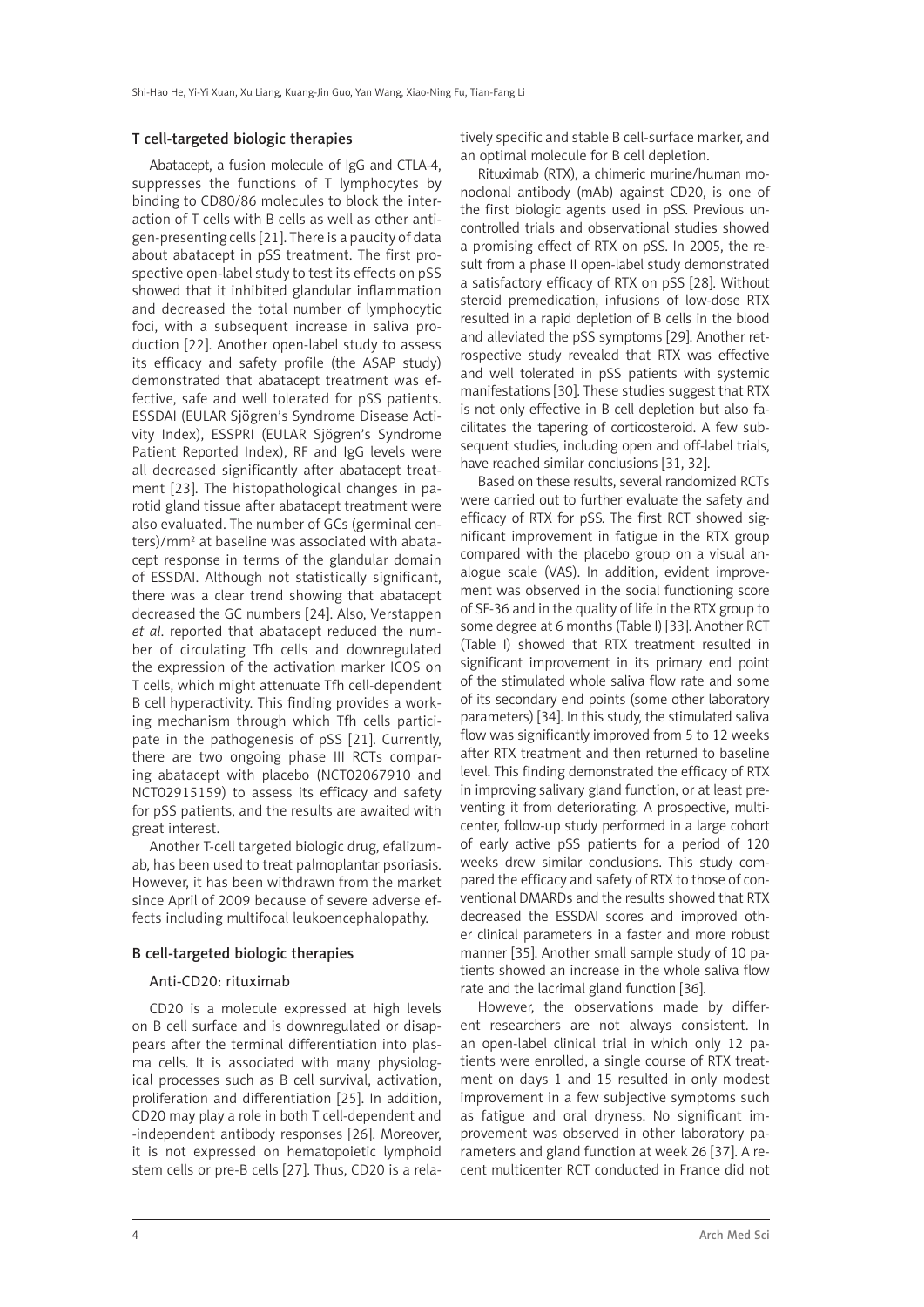| Drug                  | Reference                               | Patient<br>population | <b>Biologic</b><br>and dosage                                                            | Follow-up<br>period | Primary end point                                                                                                  |
|-----------------------|-----------------------------------------|-----------------------|------------------------------------------------------------------------------------------|---------------------|--------------------------------------------------------------------------------------------------------------------|
| Rituximab             | Dass et al.<br>$[33]$                   | 17                    | Two infusions<br>of 1 g rituximab<br>on days 1 and 15                                    | 6 months            | > 20% improvement in fatigue<br>VAS score (failed, but some<br>improvement in fatigue)                             |
|                       | Meijer et al.<br>$[34]$                 | 30                    | Rituximab (1,000 mg)<br>infusions on days<br>1 and 15                                    | 48 weeks            | Stimulated whole saliva flow<br>rate (reached)                                                                     |
|                       | Devauchelle-<br>Pensec et al.<br>$[38]$ | 120                   | Rituximab $(1 g)$<br>infusions at weeks<br>$0$ and $2$                                   | 24 weeks            | Improvement of at least<br>30 mm in 2 of 4 VASs (failed,<br>but modest efficacy for fatigue)                       |
|                       | Bowman et<br>al. [40]                   | 133                   | Rituximab i.v. (1000 mg<br>in 250 ml saline) in<br>2 courses at weeks<br>0, 2, 24 and 26 | 48 weeks            | Proportion of patients<br>achieving 30% reduction in<br>either fatigue or oral dryness<br>VAS at 48 weeks (failed) |
| lanalumab<br>(VAY736) | Dorner et al.<br>$[50]$                 | 27                    | Two different dosage:<br>single intravenous<br>dose janalumab<br>at 3 or 10 mg/kg        | 24 weeks            | ESSDAI (failed, but modest<br>efficacy in most secondary<br>endpoints in 10 mg/kg<br>ianalumab group)              |
| Infliximab            | Mariette et al.<br>$[54]$               | 103                   | Infliximab infusions<br>(5 mg/kg) at weeks<br>0, 2, and 6                                | 22 weeks            | $\geq$ 30% improvement between<br>weeks 0 and 10 in the values<br>on 2 of the 3 VAS (failed)                       |
| Etanercept            | Sankar et al.<br>$[56]$                 | 28                    | 25 mg of etanercept<br>twice-weekly<br>subcutaneous injection                            | 12 weeks            | $\geq$ 20% improvement from<br>baseline values for at least<br>2 of 3 domains (failed)                             |
| Baminercept           | St Clair et al.<br>[63]                 | 52                    | Subcutaneous<br>injections of 100 mg<br>baminercept every<br>week for 24 weeks           | 24 weeks            | The change between screening<br>and week 24 in stimulated<br>whole salivary flow (SWSF)<br>(failed)                |
| Anakinra              | Norheim et al.<br>[66]                  | 26                    | Anakinra 100 mg/<br>day, injected<br>subcutaneously                                      | 4 weeks             | A group-wise comparison<br>of the fatigue scores at week 4<br>(adjusted for baseline values)<br>(failed)           |

|  |  | Table I. Randomized controlled trials of biologic therapies for primary Sjögren's syndrome |
|--|--|--------------------------------------------------------------------------------------------|
|--|--|--------------------------------------------------------------------------------------------|

*VAS – visual analogue scale, ESSDAI – EULAR Sjögren's Syndrome Disease Activity Index, SWSF – stimulated whole salivary flow.*

meet its primary end point, namely, an improvement of at least 30 mm in 2 of 4 VASs by week 24 (Table I) [38]. Rituximab seemed to rapidly induce B-cell depletion and alleviated some clinical symptoms only at an earlier time-point (at week 6), but its efficacy decreased very rapidly. Thus, the longterm efficacy of RTX for pSS treatment remained to be validated and the best interval to assess treatment efficacy in clinical trials on pSS was still uncertain. In 2014, the largest, randomized, placebo-controlled trial of RTX in patients with pSS, the Trial of Anti-B-Cell Therapy in Patients with Primary Sjögren's Syndrome (TRACTISS), launched its protocol [39]. The most prominent difference between TRACTISS and those earlier RCTs was that patients in the RTX group were treated with two doses of the trial drug. It was expected that two courses of infusions would consolidate the longterm efficacy of RTX for pSS. However, this trial did not meet its primary endpoint or most of the secondary endpoints. The only positive finding was that patients treated with RTX maintained their baseline unstimulated salivary flow rates, while

placebo patients decreased. Nevertheless, after statistical tests performed in secondary outcome analyses, the research team regarded it as a false positive finding due to a type I error (Table I) [40]. As such, the results of this largest, latest RCT did not demonstrate a beneficial effect of RTX on pSS.

To summarize, the efficacy of RTX for pSS is still controversial, but it does have an effect on fatigue, dryness and some extra-glandular manifestations, in spite of the fact that in most cases it does not seem to be cost-effective. More experiments are needed to find out which subgroup of patients is best suited for RTX.

## Anti-BAFF: belimumab

As mentioned above, BAFF is a key cytokine involved in multiple physiological processes such as promotion of B cell proliferation, differentiation and survival. Belimumab, an mAb against BAFF, has shown satisfactory efficacy for SLE patients, suggesting a potential application in resistant and refractory pSS.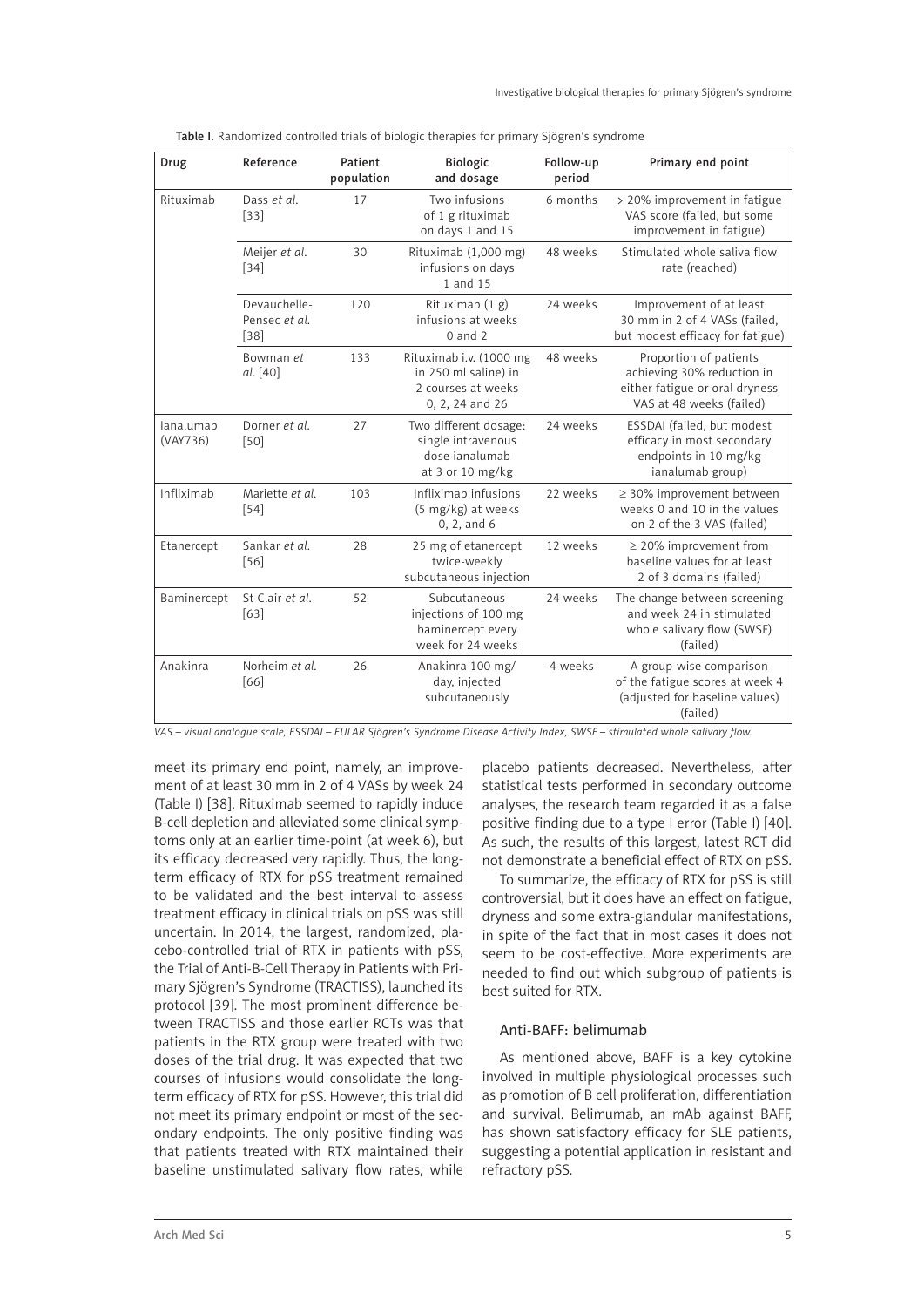The Efficacy and Safety of Belimumab in Subjects with Primary Sjögren's Syndrome (BELISS) study was the first open-label study to evaluate the efficacy and safety of belimumab in patients with pSS, and the primary endpoint was achieved in 18 patients (60%) at week 28. The ESSDAI, ESSPRI and mean dryness VAS score were all decreased significantly. In addition, the levels of most B cell biomarkers including IgG, IgA, IgM, free κ and  $λ$  light chain, mean titer of RF and the mean number of B cells were all improved [41]. At week 52, the ESSDAI and ESSPRI scores kept improving, while the decrease in biomarkers of B-cell activation observed at week 28 remained largely unchanged [42]. In 2016, the results of the follow-up after the end of the BELISS study were reported by Quartuccio and colleagues, and showed that the withdrawal of belimumab caused the relapse of pSS [43], warranting further investigations regarding its long-term efficacy for pSS. Another study showed that belimumab therapy for pSS significantly reduced transitional and naive B cell subsets and normalized BAFF-R (BAFF receptor) expression in all B subsets [44]. Further, a study focused on changes in blood lymphocyte subpopulations and labial salivary gland (LSG) inflammation after belimumab treatment in pSS patients showed a significant decrease in blood B lymphocytes (mainly CD27<sup>-</sup>/IgD<sup>+</sup> naïve B cells) and BAFF-positive cells in foci. This study suggests that low blood and salivary NK cell numbers may serve as predictors for a better belimumab response in pSS [45]. A retrospective off-label chart review study reported that treatment with belimumab led to significantly lower epidermal growth factor (EGF) concentrations [46], although the role of EGF in the pathogenesis or development of pSS remains elusive. A large RCT is needed to solidify the abovementioned findings.

## Anti-CD22: epratuzumab

CD22 is a type I transmembrane sialoglycoprotein of the immunoglobulin superfamily and can regulate B cell activation and survival via modulating BCR signaling [47]. Epratuzumab is an mAb targeting CD22 receptors on B-cells. The first openlabel, phase I/II study of the effect of epratuzumab on pSS was performed in 2006. In this study, more than half of the patients achieved a clinical response (at  $\geq$  20% improvement level) and significant improvements in several objective and subjective parameters including fatigue and physician global assessments at different time points [48]. A recent study investigated the effect of epratuzumab on SLE-associated SS patients. While epratuzumab treatment significantly reduced the SLE disease activity, no improvements were observed in patients without SS [49]. Clearly, RCTs

are needed to establish the beneficial effect of epratuzumab on secondary SS patients.

#### Anti-BAFF-R: ianalumab

Ianalumab (VAY736) is a human IgG1/κ mAb targeting human BAFF-R and has been investigated for its potential in pSS treatment. As such, ianalumab exerts its effect by blocking BAFF-R instead of the BAFF molecule per se. In addition, ianalumab can also eliminate B cells by antibody-dependent cellular cytotoxicity (ADCC). A single-centered, double-blind, placebo-controlled, phase II study on the safety and efficacy of ianalumab for pSS treatment is currently available. Although the primary endpoint was not met (ESSDAI score), the evaluation of almost all secondary endpoints revealed positive therapeutic effects on pSS. Patients treated with 10 mg/kg ianalumab showed an obvious and long-lasting clinical benefit, while patients treated with 3 mg/kg ianalumab only had a transient benefit [50] (Table I). A larger scale RCT with 180 patients is still ongoing and the results about the therapeutic potential of ianalumab for pSS are eagerly awaited (NCT02962895).

## TNF-targeted biologic therapies

## Anti TNF-α

TNF- $\alpha$  is one of the most important proinflammatory cytokines. Five TNF-α inhibitors are currently available for the treatment of various rheumatic diseases: etanercept, infliximab, adalimumab, certolizumab and golimumab [51]. The possible clinical benefits of TNF antagonists in pSS have been investigated for years based on the previous finding that the TNF- $\alpha$  level was elevated in glandular lesions of pSS patients. Infliximab, a chimeric mAb against TNF-α, was the first biologic used in pSS. A single-center, open-label pilot study including 16 patients showed a fast and significant clinical benefit, especially in alleviating fatigue, joint pain and dryness after infusions of infliximab without major adverse reactions [52]. After this study, 10 of the 16 patients continued to receive additional infusions of infliximab for 1 year and the results of the follow-up study suggested that the improvement was sustained after the additional 1-year treatment [53]. However, these two studies were retracted, partly due to the negative results of a large scale RCT, namely the TRIPSS study. In this randomized, double-blind, placebo-controlled study, these two groups (infliximab and placebo group) did not differ in either the primary endpoint or any of the secondary endpoints (Table I) [54]. Another T-cell targeted biologic drug, etanercept, is in a similar situation as infliximab. A pilot study of the TNF-α receptor antagonist etanercept demonstrated modest efficacy in a sub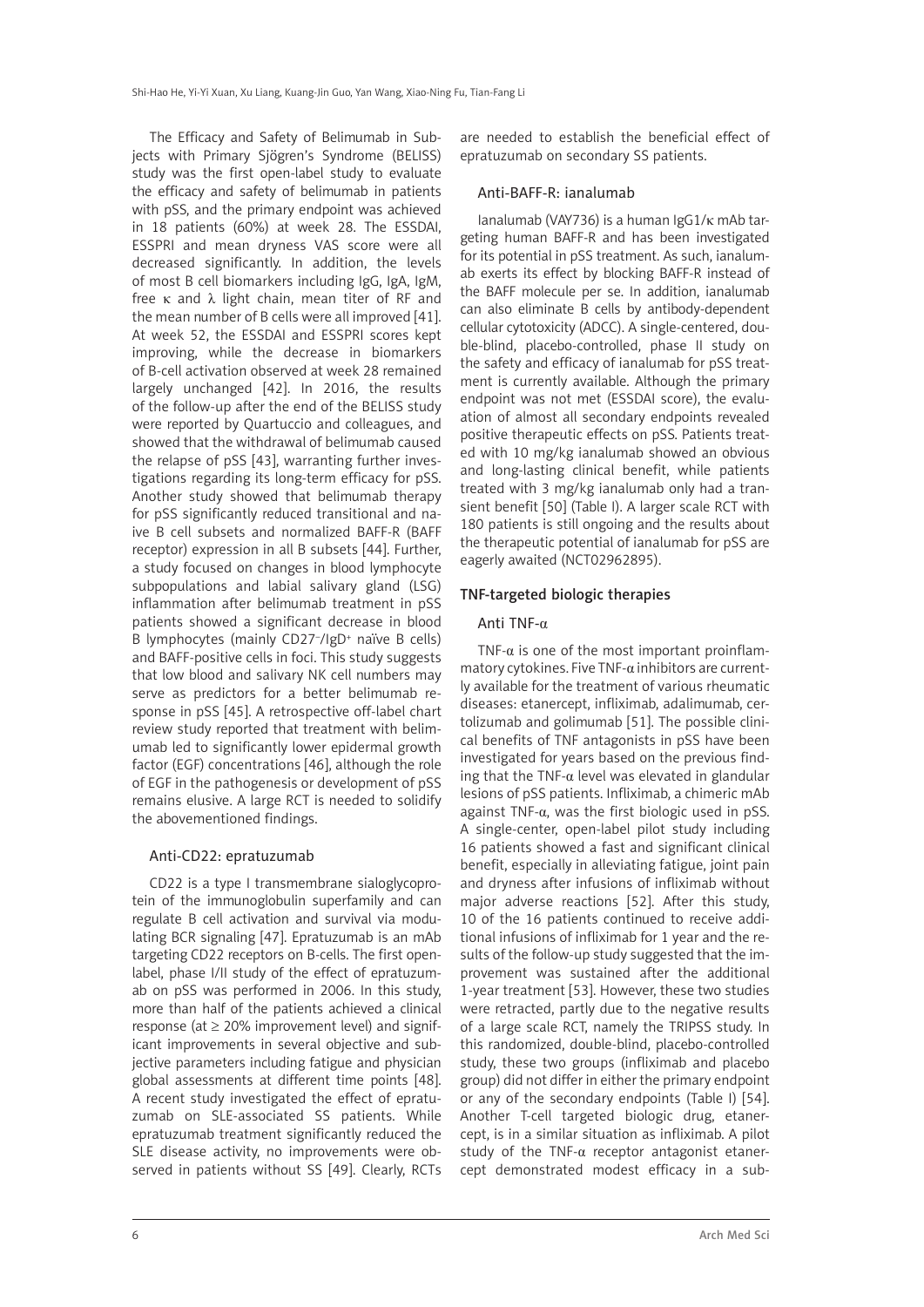group of pSS patients [55], while a subsequent RCT reported no significant differences between the etanercept and placebo group (Table I) [56]. A study in 2008 showed that TNF- $\alpha$  secretion was not associated with the systemic clinical parameters or the severity of pSS pathogenic lesions [57]. No more trials with other anti-TNFα biologics have been reported since then.

## Anti-lymphotoxin β receptor (LTβR): baminercept

Lymphotoxin β receptor, also known as TNFRSF3, is expressed on some hematopoietic cells such as dendritic cells and tissue stromal cells such as epithelial cells. Its ligand, lymphotoxin αβ (LTαβ), is a membrane-bound heterotrimer expressed on both resting B cells and activated T cells [58]. LTβR signaling is important for secondary and ectopic/tertiary lymphoid tissue organization, a typical manifestation of B cell hyperactivation [59]. The observations obtained from different animal models indicate that the blockade of the LTβR system suppresses glandular inflammation by preventing lymphocytes from entering target tissues, and thus partially restores salivary flow [60–62]. These findings suggest that the LTβR signaling pathway is a potential target for pSS. A multicenter RCT trial was conducted in which 52 enrolled pSS patients were treated with baminercept, a LTβR fusion protein. Unfortunately, it failed to reach its primary endpoint (Table I) [63]. Although baminercept showed no improvement in the glandular signs and symptoms of pSS, this study supported the effects of LTβR signaling on the dynamics of recirculating B cell subsets and infiltrating CD4+ T cell subsets. The therapeutic benefit of LTβR signaling blockade still deserves further investigation.

## Biologic therapies targeting ILs

The dysregulated cytokine network in pSS has already been reported. The pro-inflammatory cytokines are upregulated while the anti-inflammatory cytokines are downregulated in pSS patients [64]. Among all of these cytokines, IL-1 and IL-6 have been studied most extensively.

Many studies on animal models have revealed that the illness manifestations such as fatigue in pSS in humans are closely associated with IL-1 in the brain [65]. In order to examine the safety and effects of anakinra, an IL-1 receptor antagonist, a double-blind, randomized clinical trial was conducted in pSS patients. Although no significant difference was detected in its primary endpoint, more patients reported improvement in fatigue in the anakinra group compared with the placebo group (Table I) [66]. As this study was mainly focused on fatigue and depression, the assessment of the effectiveness of anakinra on pSS was incomplete. Larger scale RCTs are needed to validate its efficacy for pSS.

IL-6 is another critical pro-inflammatory cytokine involved in both B-cell and T-cell responses. An abnormally high level of IL-6 was detected in both saliva and serum in pSS patients [67]. Tocilizumab, a recombinant humanized mAb to the IL-6 receptor, has been used in different rheumatic diseases. To date, no clinical trials have been conducted in pSS patients. However, some case reports have shown some encouraging results when used for the complications associated with pSS such as refractory organizing pneumonia [68] and neuromyelitis optica [69, 70]. A randomized, double-blind, parallel, placebo-controlled trial designed to assess the efficacy of tocilizumab in pSS has started (NCT01782235) and the results are eagerly awaited.

## Perspectives – future and potential new therapies for primary Sjögren's syndrome

Many new drugs targeting cytokines and signaling pathways have been explored to find novel and effective treatments for pSS. Bortezomib, a proteasome inhibitor commonly used to treat multiple myeloma, exhibited an impressive efficacy in a severe pSS patient refractory to conventional treatment [71]. Another case report showed significant improvement after bortezomib add-on treatment in a pSS patient associated with thrombotic thrombocytopenic purpura refractory to plasma exchange [72]. Briobacept, a protein containing both IgG and the ligand binding section of the BAFF-R, exerts its effect by inhibiting BAFF. The observations made on lupus-prone mice suggest a potential application of briobacept in SLE patients [73]. It is reasonable to postulate that this drug may also be used to treat pSS. In a case of refractory pSS, the sequential belimumab-rituximab treatment seemed effective [74].

With regards to ILs, one study demonstrated elevated levels of IL-4 and IL-9 in sera of patients with connective tissue disease (CTD), especially CTD accompanied by interstitial lung disease (CTD-ILD) [75]. Based on the fact that pSS is a type of diffused CTD and ILD/pulmonary fibrosis is also common in pSS patients, IL-4 and IL-9 may be promising new targets for pSS treatment. The role of IL-17 and IL-23 in some autoimmune diseases has been investigated. It seems that IL-17 exerts a protective effect and prevents the process of autoimmunity while IL-23 may play a role in the pathogenesis of morphea [76]. The role of IL-12/23 in T cell-related chronic inflammation has been widely studied for years and blocking this pathway with ustekinumab and briakinumab have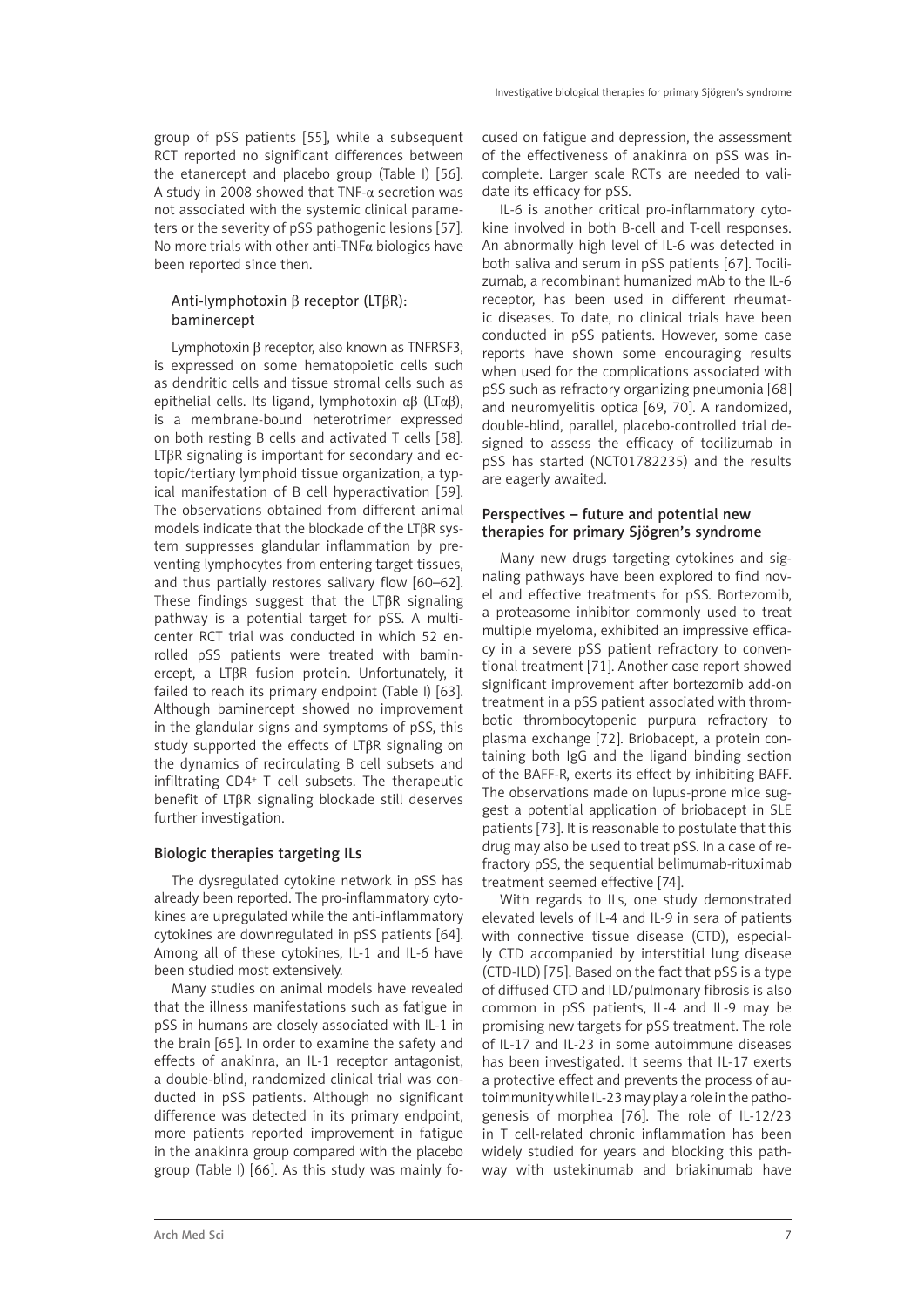been used in some rheumatic diseases [77]. Based on the pivotal role of T cells in the initiation phase of pSS, it may be reasonable to use ustekinumab and/or briakinumab for pSS treatment, though rigorous clinical trials are still needed. The level of IL-35, a newly discovered immunoregulatory cytokine able to inhibit CD4+ T cells, is significantly lower in plasma of pSS patients, providing another interesting target for pSS treatment [78].

The role of autoantibodies against muscarinic acetylcholine receptor M3 (M3R) in the pathogenesis of pSS has been investigated. Autoantibodies against M3R have been detected in pSS patients and the presence of these autoantibodies is associated with some clinical or immunological features of pSS. However, studies from an M3R–/– mice model reveal that M3R activation is indispensable for controlling the basal exocrine secretion [79]. The endeavor to unveil the role of the phosphatidylinositol 3-kinase delta (PI3Kδ) pathway in pSS showed that this pathway was activated in human salivary gland in pSS patients as well as in a mouse model of focal sialadenitis [80]. Assessments of lymphocytic infiltration in salivary glands, the production of autoantibodies and the expression of ectopic lymphoneogenesis associated cytokines and chemokines in a mouse model after the treatment with seletalisib, an in vivo inhibitor of PI3Kδ activity, have demonstrated the therapeutic potential of blocking the PI3Kδ pathway in pSS patients.

## Discussion

RTX was thought to be the most promising biologic agent to treat pSS, but it failed to meet the primary endpoint in two recent large scale RCTs. The poor sensitivity of B cells infiltrated in target organs and plasmablasts to RTX is at least partially responsible for the limited efficacy [38]. A feedback loop was observed after RTX treatment in that it caused an increase in the BAFF level in serum of pSS patients [81], leading to the development and survival of auto-reactive B cells, which may also contribute to the limited efficacy of B cell depletion therapy and the flare of pSS. This hypothesis is partially supported by the promising treatment efficacy of ianalumab [50], a new biologic agent with dual mechanisms of action: B cell depletion and blockade of BAFF-R at the same time. Thus, more studies are warranted regarding the efficacy of ianalumab and the sequential belimumabrituximab therapy for pSS.

The dosage of biologic agents used to treat pSS patients is another issue worthy of further discussion. At present, the dosage for pSS treatment in most trials is based on that used in other autoimmune diseases with definite clinical benefit, but it may not be appropriate for pSS therapy. The insufficient drug dosage and the inability of biologic agents to enter the target organs may be responsible for the poor therapeutic effects of these biologics [56]. In addition, patients who received ianalumab in dosages of 10 mg/kg and 3 mg/kg showed different treatment responses [50]. Therefore, customized dosages of biological agents for pSS treatment are worthy of further investigation.

The adverse reactions of biological agents are another concern. Patients treated with RTX showed an increased incidence of manifestations similar to a serum sickness [34]. More infusion reactions were seen in patients receiving RTX [38]. A comprehensive review summarized a lot of previous case reports about RTX-induced serum sickness (RISS) [82].

In terms of methodology, the inconsistency of endpoints among different studies may be one of the reasons for those conflicting results. Based on previous studies on RTX, ESSDAI seems to be a good end point to assess treatment efficacy [83]. However, Cornec *et al*. urge that for pSS patients, the cardinal symptoms (such as dryness, fatigue, etc., best assessed by ESSPRI) are more helpful in predicting the emergence of those health-related quality-of-life impairments [84]. In fact, early in 2015, the same group suggested focusing on patients' well-being and recommended using the SSRI (Sjögren's Syndrome Responder Index, a composite endpoint including five outcome measures: patient-assessed VAS scores for fatigue, oral dryness and ocular dryness, unstimulated whole salivary flow and ESR) as the primary outcome measure [85]. In order to evaluate the therapeutic effect of biological agents on pSS more accurately, it is necessary to set up a reasonable, effective, concise and widely accepted outcome measure. Identical inclusion criteria may also help reduce bias and further clarify the therapeutic efficacy of the drugs studied.

In conclusion, although several biologic agents have been investigated for pSS treatment, no drug has demonstrated satisfactory efficacy. There are still many ongoing trials, and their results are awaited with great interest. More studies are needed with regards to the individualized dosages of different biologicals and reliable predictors for the good response of certain subpopulations of pSS patients to these drugs.

## Conflict of interest

The authors declare no conflict of interest.

#### References

1. Brito-Zeron P, Theander E, Baldini C, et al. Early diagnosis of primary Sjögren's syndrome: EULAR-SS task force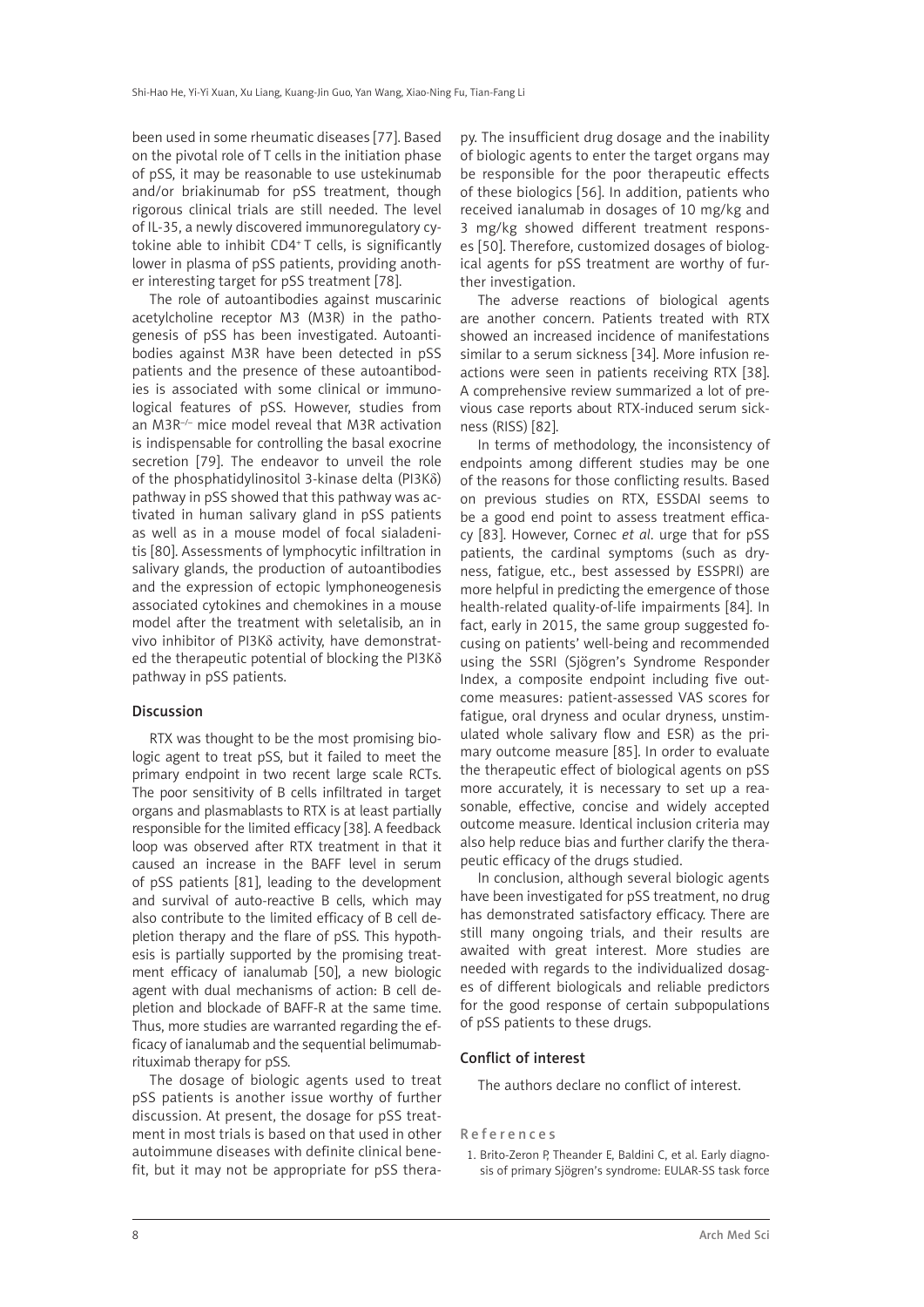clinical recommendations. Expert Rev Clin Immunol 2016; 12: 137-56.

- 2. Sada PR, Isenberg D, Ciurtin C. Biologic treatment in Sjögren's syndrome. Rheumatology 2015; 54: 219-30.
- 3. Abrol E, Gonzalez-Pulido C, Praena-Fernandez JM, Isenberg DA. A retrospective study of long-term outcomes in 152 patients with primary Sjögren's syndrome: 25-year experience. Clin Med (Lond) 2014; 14: 157-64.
- 4. Gottenberg JE, Seror R, Miceli-Richard C, et al. Serum levels of beta2-microglobulin and free light chains of immunoglobulins are associated with systemic disease activity in primary Sjögren's syndrome. Data at enrollment in the prospective ASSESS cohort. PLoS One 2013; 8: e59868.
- 5. Qin B, Wang J, Yang Z, et al. Epidemiology of primary Sjögren's syndrome: a systematic review and metaanalysis. Ann Rheum Dis 2015; 74: 1983-9.
- 6. Patel R, Shahane A. The epidemiology of Sjögren's syndrome. Clin Epidemiol 2014; 6: 247-55.
- 7. Saraux A, Pers JO, Devauchelle-Pensec V. Treatment of primary Sjögren syndrome. Nat Rev Rheumatol 2016; 12: 456-71.
- 8. Nocturne G, Mariette X. B cells in the pathogenesis of primary Sjögren syndrome. Nat Rev Rheumatol 2018; 14: 133-45.
- 9. Sandhya P, Kurien BT, Danda D, Scofield RH. Update on pathogenesis of Sjögren's syndrome. Curr Rheumatol Rev 2017; 13: 5-22.
- 10. Voulgarelis M, Tzioufas AG. Pathogenetic mechanisms in the initiation and perpetuation of Sjögren's syndrome. Nat Rev Rheumatol 2010; 6: 529-37.
- 11. Skopouli FN, Fox PC, Galanopoulou V, Atkinson JC, Jaffe ES, Moutsopoulos HM. T cell subpopulations in the labial minor salivary gland histopathologic lesion of Sjögren's syndrome. J Rheumatol 1991; 18: 210-4.
- 12. Verstappen GM, Kroese FGM, Bootsma H. T cells in primary Sjögren's syndrome: targets for early intervention. Rheumatology (Oxford) 2019; kez004.
- 13. Barr JY, Wang X, Kreiger PA, Lieberman SM. Salivarygland-protective regulatory T-cell dysfunction underlies female-specific sialadenitis in the non-obese diabetic mouse model of Sjögren syndrome. Immunology 2018; 155: 225-37.
- 14. Christodoulou MI, Kapsogeorgou EK, Moutsopoulos HM. Characteristics of the minor salivary gland infiltrates in Sjögren's syndrome. J Autoimmun 2010; 34: 400-7.
- 15. Hamza N, Bos NA, Kallenberg CG. B-cell populations and sub-populations in Sjögren's syndrome. Presse Med 2012; 41: e475-83.
- 16. Saadoun D, Terrier B, Bannock J, et al. Expansion of autoreactive unresponsive CD21-/low B cells in Sjögren's syndrome-associated lymphoproliferation. Arthritis Rheum 2013; 65: 1085-96.
- 17. Mackay F, Browning JL. BAFF: a fundamental survival factor for B cells. Nat Rev Immunol 2002; 2: 465-75.
- 18. Groom J, Kalled SL, Cutler AH, et al. Association of BAFF/ BLyS overexpression and altered B cell differentiation with Sjögren's syndrome. J Clin Invest 2002; 109: 59-68.
- 19. Daridon C, Devauchelle V, Hutin P, et al. Aberrant expression of BAFF by B lymphocytes infiltrating the salivary glands of patients with primary Sjögren's syndrome. Arthritis Rheum 2007; 56: 1134-44.
- 20. Mariette X. The level of BLyS (BAFF) correlates with the titre of autoantibodies in human Sjögren's syndrome. Ann Rheum Dis 2003; 62: 168-71.
- 21. Verstappen GM, Meiners PM, Corneth OBJ, et al. Attenuation of follicular helper T cell-dependent B cell hyperactivity by abatacept treatment in primary Sjögren's syndrome. Arthritis Rheumatol 2017; 69: 1850-61.
- 22. Adler S, Korner M, Forger F, Huscher D, Caversaccio MD, Villiger PM. Evaluation of histologic, serologic, and clinical changes in response to abatacept treatment of primary Sjögren's syndrome: a pilot study. Arthritis Care Res 2013; 65: 1862-8.
- 23. Meiners PM, Vissink A, Kroese FG, et al. Abatacept treatment reduces disease activity in early primary Sjögren's syndrome (open-label proof of concept ASAP study). Ann Rheum Dis 2014; 73: 1393-6.
- 24. Haacke EA, van der Vegt B, Meiners PM, et al. Abatacept treatment of patients with primary Sjögren's syndrome results in a decrease of germinal centres in salivary gland tissue. Clin Exp Rheumatol 2017; 35: 317-20.
- 25. Bubien JK, Zhou LJ, Bell PD, Frizzell RA, Tedder TF. Transfection of the CD20 cell surface molecule into ectopic cell types generates a Ca2+ conductance found constitutively in B lymphocytes. J Cell Biol 1993; 121: 1121-32.
- 26. Morsy DE, Sanyal R, Zaiss AK, Deo R, Muruve DA, Deans JP. Reduced T-dependent humoral immunity in CD20-deficient mice. J Immunol 2013; 191: 3112-8.
- 27. Payandeh Z, Bahrami AA, Hoseinpoor R, et al. The applications of anti-CD20 antibodies to treat various B cells disorders. Biomed Pharmacother 2019; 109: 2415-26.
- 28. Pijpe J, van Imhoff GW, Spijkervet FK, et al. Rituximab treatment in patients with primary Sjögren's syndrome: an open-label phase II study. Arthritis Rheum 2005; 52: 2740-50.
- 29. Devauchelle-Pensec V, Pennec Y, Morvan J, et al. Improvement of Sjögren's syndrome after two infusions of rituximab (anti-CD20). Arthritis Rheum 2007; 57: 310-7.
- 30. Seror R, Sordet C, Guillevin L, et al. Tolerance and efficacy of rituximab and changes in serum B cell biomarkers in patients with systemic complications of primary Sjögren's syndrome. Ann Rheum Dis 2007; 66: 351-7.
- 31. Ramos-Casals M, Garcia-Hernandez FJ, de Ramon E, et al. Off-label use of rituximab in 196 patients with severe, refractory systemic autoimmune diseases. Clin Exp Rheumatol 2010; 28: 468-76.
- 32. Devauchelle-Pensec V, Morvan J, Rat AC, et al. Effects of rituximab therapy on quality of life in patients with primary Sjögren's syndrome. Clin Exp Rheumatol 2011; 29: 6-12.
- 33. Dass S, Bowman SJ, Vital EM, et al. Reduction of fatigue in Sjögren syndrome with rituximab: results of a randomised, double-blind, placebo-controlled pilot study. Ann Rheum Dis 2008; 67: 1541-4.
- 34. Meijer JM, Meiners PM, Vissink A, et al. Effectiveness of rituximab treatment in primary Sjögren's syndrome: a randomized, double-blind, placebo-controlled trial. Arthritis Rheum 2010; 62: 960-8.
- 35. Carubbi F, Cipriani P, Marrelli A, et al. Efficacy and safety of rituximab treatment in early primary Sjögren's syndrome: a prospective, multi-center, follow-up study. Arthritis Res Ther 2013; 15: R172.
- 36. Ciccia F, Giardina A, Rizzo A, et al. Rituximab modulates the expression of IL-22 in the salivary glands of patients with primary Sjögren's syndrome. Ann Rheum Dis 2013; 72: 782-3.
- 37. St Clair EW, Levesque MC, Prak ET, et al. Rituximab therapy for primary Sjögren's syndrome: an open-label clinical trial and mechanistic analysis. Arthritis Rheum 2013; 65: 1097-106.
- 38. Devauchelle-Pensec V, Mariette X, Jousse-Joulin S, et al. Treatment of primary Sjögren syndrome with rituximab: a randomized trial. Ann Intern Med 2014; 160: 233-42.
- 39. Brown S, Navarro Coy N, Pitzalis C, et al. The TRACTISS protocol: a randomised double blind placebo controlled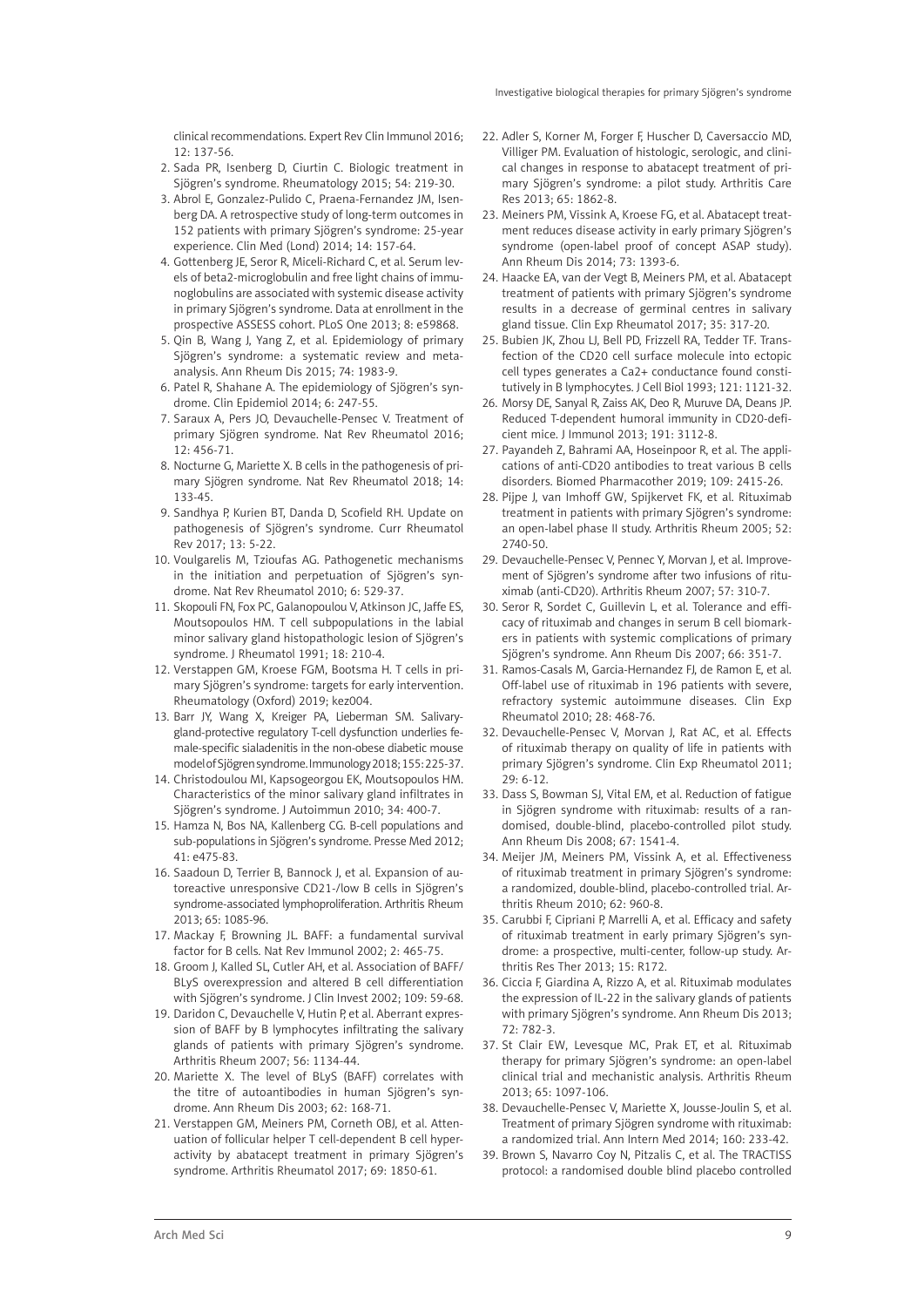clinical trial of anti-B-cell therapy in patients with primary Sjögren's syndrome. BMC Musculoskelet Dis 2014; 15: 21.

- 40. Bowman SJ, Everett CC, O'Dwyer JL, et al. Randomized controlled trial of rituximab and cost-effectiveness analysis in treating fatigue and oral dryness in primary Sjögren's syndrome. Arthritis Rheumatol (Hoboken, NJ) 2017; 69: 1440-50.
- 41. Mariette X, Seror R, Quartuccio L, et al. Efficacy and safety of belimumab in primary Sjögren's syndrome: results of the BELISS open-label phase II study. Ann Rheum Dis 2015; 74: 526-31.
- 42. De Vita S, Quartuccio L, Seror R, et al. Efficacy and safety of belimumab given for 12 months in primary Sjögren's syndrome: the BELISS open-label phase II study. Rheumatology 2015; 54: 2249-56.
- 43. Quartuccio L, Salvin S, Corazza L, Gandolfo S, Fabris M, De Vita S. Efficacy of belimumab and targeting of rheumatoid factor-positive B-cell expansion in Sjögren's syndrome: follow-up after the end of the phase II open-label BELISS study. Clin Exp Rheumatol 2016; 34: 311-4.
- 44. Pontarini E, Fabris M, Quartuccio L, et al. Treatment with belimumab restores B cell subsets and their expression of B cell activating factor receptor in patients with primary Sjögren's syndrome. Rheumatology 2015; 54: 1429-34.
- 45. Seror R, Nocturne G, Lazure T, et al. Low numbers of blood and salivary natural killer cells are associated with a better response to belimumab in primary Sjögren's syndrome: results of the BELISS study. Arthritis Res Ther 2015; 17: 241.
- 46. Kadavath S, Bobic S, Efthimiou P. Use of B lymphocyte stimulator inhibitor belimumab may be associated with a decrease in the serum concentration of epidermal growth factor in patients with primary Sjögren's syndrome. Clin Rheumatol 2015; 34: 1651-2.
- 47. Sieger N, Fleischer S, Reiter K, et al. THU0029 epratuzumab influences BCR signalling on TLR9 pre-activated B cells by targeting CD22. Ann Rheum Dis 2014; 72: A174.1-A.
- 48. Steinfeld SD, Tant L, Burmester GR, et al. Epratuzumab (humanised anti-CD22 antibody) in primary Sjögren's syndrome: an open-label phase I/II study. Arthritis Res Ther 2006; 8: R129.
- 49. Gottenberg JE, Dorner T, Bootsma H, et al. Efficacy of epratuzumab, an anti-CD22 monoclonal IgG antibody, in systemic lupus erythematosus patients with associated Sjögren's syndrome: post hoc analyses from the EMBODY Trials. Arthritis Rheum 2018; 70: 763-73.
- 50. Dorner T, Posch MG, Li Y, et al. Treatment of primary Sjögren's syndrome with ianalumab (VAY736) targeting B cells by BAFF receptor blockade coupled with enhanced, antibody-dependent cellular cytotoxicity. Ann Rheum Dis 2019; 78: 641-7.
- 51. Lis K, Kuzawinska O, Balkowiec-Iskra E. Tumor necrosis factor inhibitors – state of knowledge. Arch Med Sci 2014; 10: 1175-85.
- 52. Steinfeld SD, Demols P, Salmon I, Kiss R, Appelboom T. Infliximab in patients with primary Sjögren's syndrome: a pilot study. Arthritis Rheum 2001; 44: 2371-5.
- 53. Steinfeld SD, Demols P, Appelboom T. Infliximab in primary Sjögren's syndrome: one-year followup. Arthritis Rheum 2002; 46: 3301-3.
- 54. Mariette X, Ravaud P, Steinfeld S, et al. Inefficacy of infliximab in primary Sjögren's syndrome: results of the randomized, controlled Trial of Remicade in Primary Sjögren's Syndrome (TRIPSS). Arthritis Rheum 2004; 50: 1270-6.
- 55. Zandbelt MM, de Wilde P, van Damme P, Hoyng CB, van de Putte L, den Hoogen F. Etanercept in the treatment

of patients with primary Sjögren's syndrome: a pilot study. J Rheumatol 2004; 31: 96-101.

- 56. Sankar V, Brennan MT, Kok MR, et al. Etanercept in Sjögren's syndrome: a twelve-week randomized, double-blind, placebo-controlled pilot clinical trial. Arthritis Rheum 2004; 50: 2240-5.
- 57. Moutsopoulos NM, Katsifis GE, Angelov N, et al. Lack of efficacy of etanercept in Sjögren syndrome correlates with failed suppression of tumour necrosis factor alpha and systemic immune activation. Ann Rheum Dis 2008; 67: 1437-43.
- 58. Croft M, Siegel RM. Beyond TNF: TNF superfamily cytokines as targets for the treatment of rheumatic diseases. Nat Rev Rheumatol 2017; 13: 217-33.
- 59. Schneider K, Potter KG, Ware CF. Lymphotoxin and LIGHT signaling pathways and target genes. Immunol Rev 2004; 202: 49-66.
- 60. Shen L, Suresh L, Wu J, et al. A role for lymphotoxin in primary Sjögren's disease. J Immunol 2010; 185: 6355-63.
- 61. Fava RA, Kennedy SM, Wood SG, et al. Lymphotoxin-beta receptor blockade reduces CXCL13 in lacrimal glands and improves corneal integrity in the NOD model of Sjögren's syndrome. Arthritis Res Ther 2011; 13: R182.
- 62. Gatumu MK, Skarstein K, Papandile A, Browning JL, Fava RA, Bolstad AI. Blockade of lymphotoxin-beta receptor signaling reduces aspects of Sjögren's syndrome in salivary glands of non-obese diabetic mice. Arthritis Res Ther 2009; 11: R24.
- 63. St Clair EW, Baer AN, Wei C, et al. Clinical efficacy and safety of baminercept, a lymphotoxin beta receptor fusion protein, in primary Sjögren's syndrome: results from a phase ii randomized, double-blind, placebo-controlled trial. Arthritis Rheumatol 2018; 70: 1470-80.
- 64. Roescher N, Tak PP, Illei GG. Cytokines in Sjögren's syndrome: potential therapeutic targets. Ann Rheum Dis 2010; 69: 945-8.
- 65. Dantzer R, O'Connor JC, Freund GG, Johnson RW, Kelley KW. From inflammation to sickness and depression: when the immune system subjugates the brain. Nat Rev Neurosci 2008; 9: 46-56.
- 66. Norheim KB, Harboe E, Goransson LG, Omdal R. Interleukin-1 inhibition and fatigue in primary Sjögren's syndrome – a double blind, randomised clinical trial. PLoS One 2012; 7: e30123.
- 67. Roescher N, Tak PP, Illei GG. Cytokines in Sjögren's syndrome. Oral Dis 2009; 15: 519-26.
- 68. Justet A, Ottaviani S, Dieude P, Taille C. Tocilizumab for refractory organising pneumonia associated with Sjögren's disease. BMJ Case Rep 2015; 2015: bcr2014209076.
- 69. Marino A, Narula S, Lerman MA. First pediatric patient with neuromyelitis optica and Sjögren syndrome successfully treated with tocilizumab. Pediatr Neurol 2017; 73: e5-e6.
- 70. Komai T, Shoda H, Yamaguchi K, et al. Neuromyelitis optica spectrum disorder complicated with Sjögren syndrome successfully treated with tocilizumab: a case report. Mod Rheumatol 2016; 26: 294-6.
- 71. Jakez-Ocampo J, Atisha-Fregoso Y, Llorente L. Refractory primary Sjögren syndrome successfully treated with bortezomib. J Clin Rheumatol 2015; 21: 31-2.
- 72. Sun R, Gu W, Ma Y, Wang J, Wu M. Relapsed/refractory acquired thrombotic thrombocytopenic purpura in a patient with Sjögren syndrome: case report and review of the literature. Medicine (Baltimore) 2018; 97: e12989.
- 73. Kamal A, Khamashta M. The efficacy of novel B cell biologics as the future of SLE treatment: a review. Autoimmun Rev 2014; 13: 1094-101.